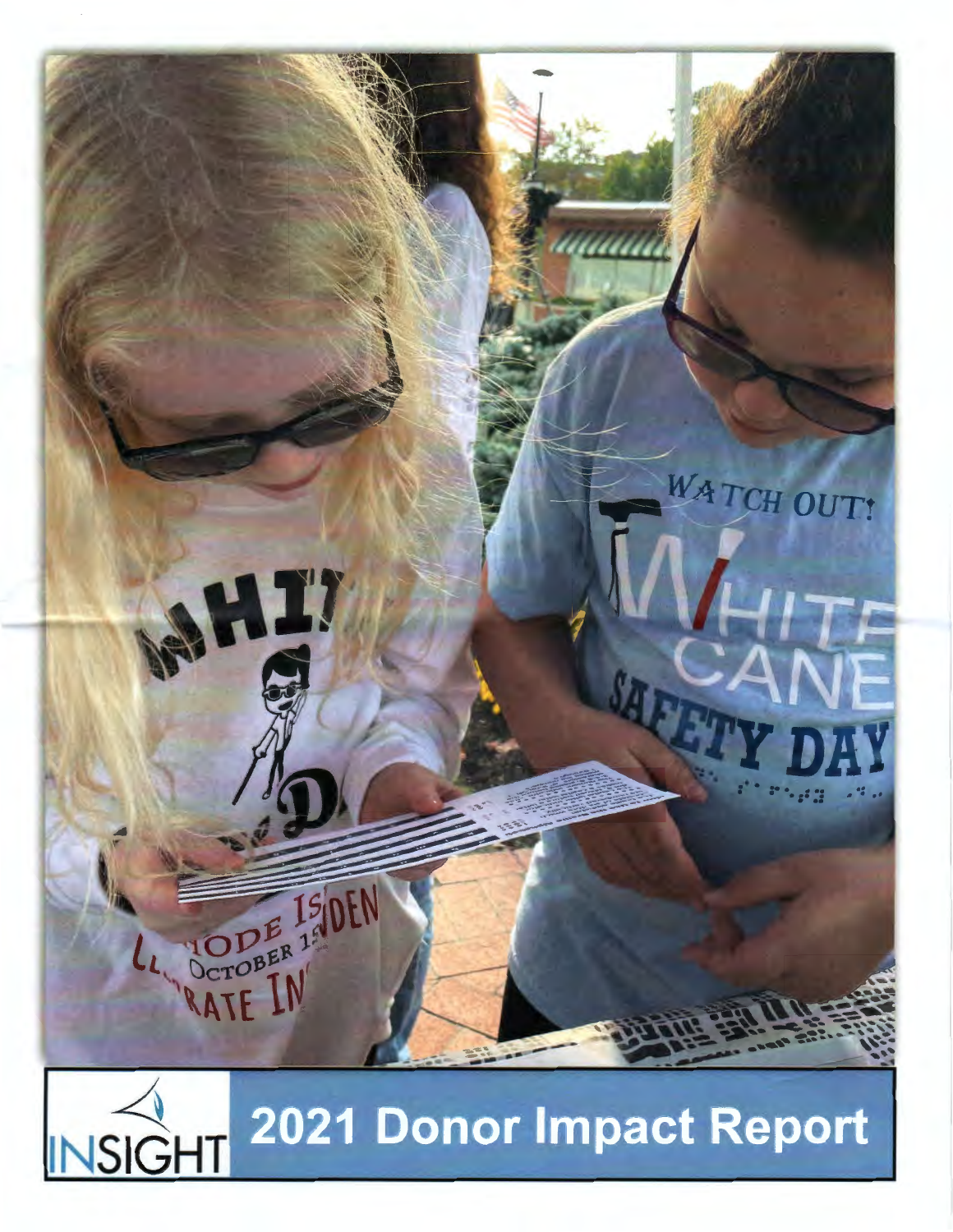

## **Our Mission**

**We inspire confidence and build skills that help people who are visually impaired and blind to thrive and succeed.** 

### **Board of Directors**

**James Hahn,** Chair **Glen Valeff,** Vice Chair **Steven Lacroix,** Treasurer **Karl Sherry,** Secretary **Christopher Butler,** Executive Director



43 Jefferson Boulevard Warwick, RI 02888 Phone: (401) 941-3322 Fax: (401) 941-3356



Heidi Munschy J. Michael Saul Jean Saylor L. Peter Sheehan Joanne Speroni-Woody Robert Tyler



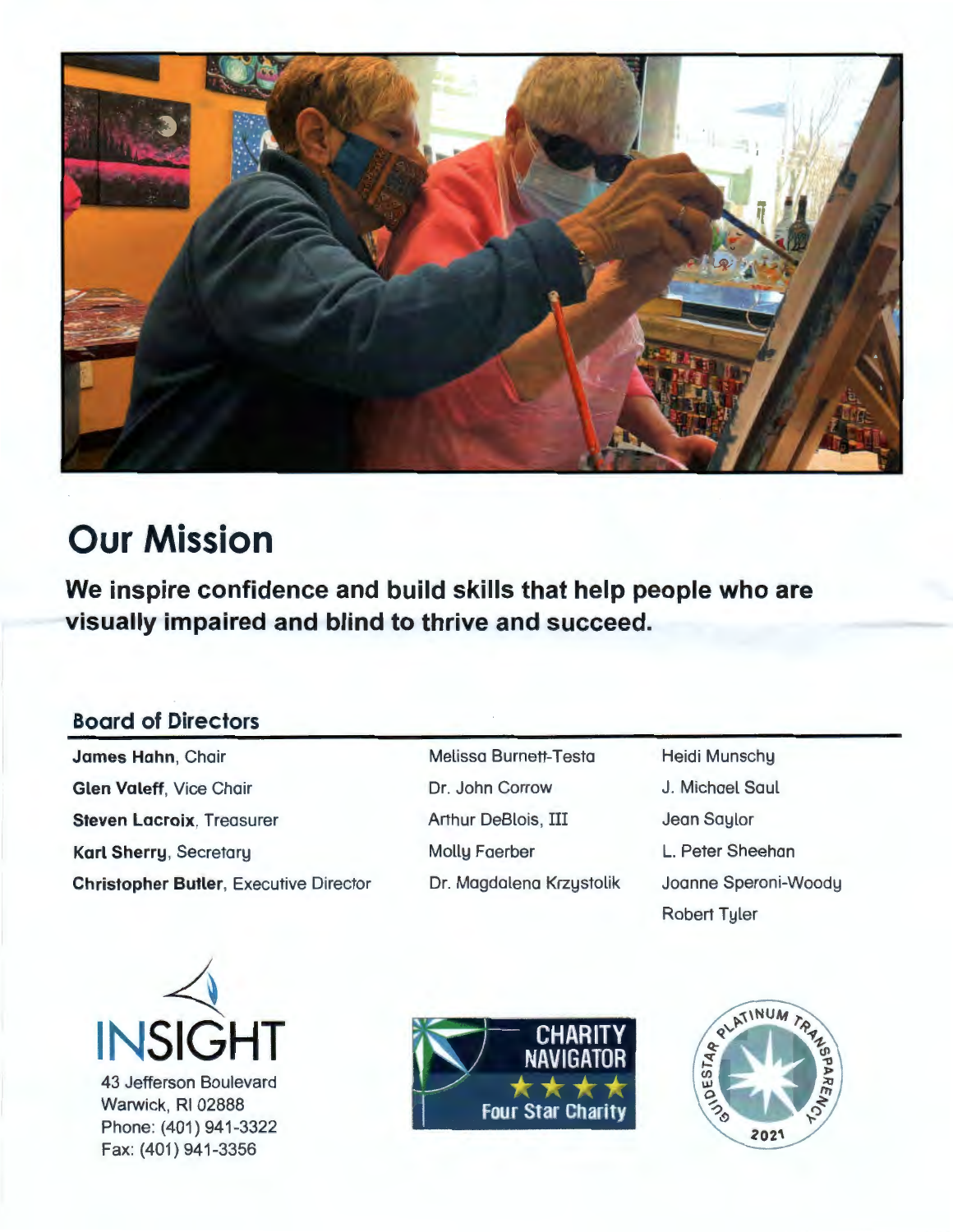## 2021 At-A-Glance





# **INSPIRE CONFIDENCE:** Help people adapt to vision loss



Adult Low Vision Evaluations

**105**  Pediatric Low Vision Exams



**107**  People attended a variety of support group Meetings.



**97%**  of surveyed clients reported feeling more confident and independent as a result of the services they received.

## **BUILD SKILLS:** Teach people how to be independent



People engaged in training in our assistive technology program.

**56** 

mobility training.



**71** 

People attended workshops where they learned different skills to build independence and confidence.

## **EMPOWER PEOPLE:** Get people active and engaged



**27**  Adults participated in ceramics and other art programs.



People attended Yoga classes to reduce stress and stay in shape.



**14**  People attended the monthly Book Club.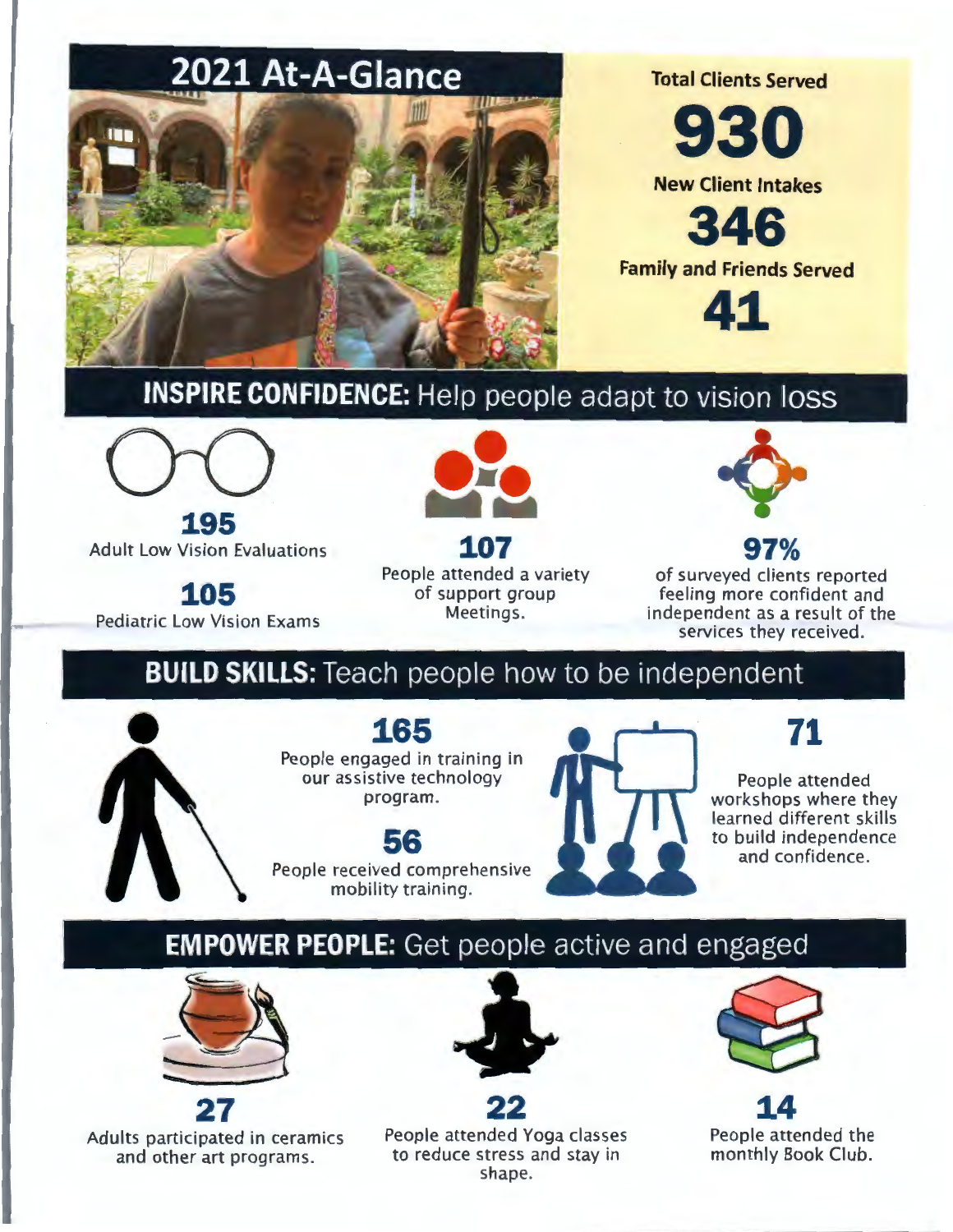## **Financial Summary January 1, 2021-December 31, 2021**

Please visit **www.in-sight.org** for audited financial information and our Internal Revenue Service Form 990.

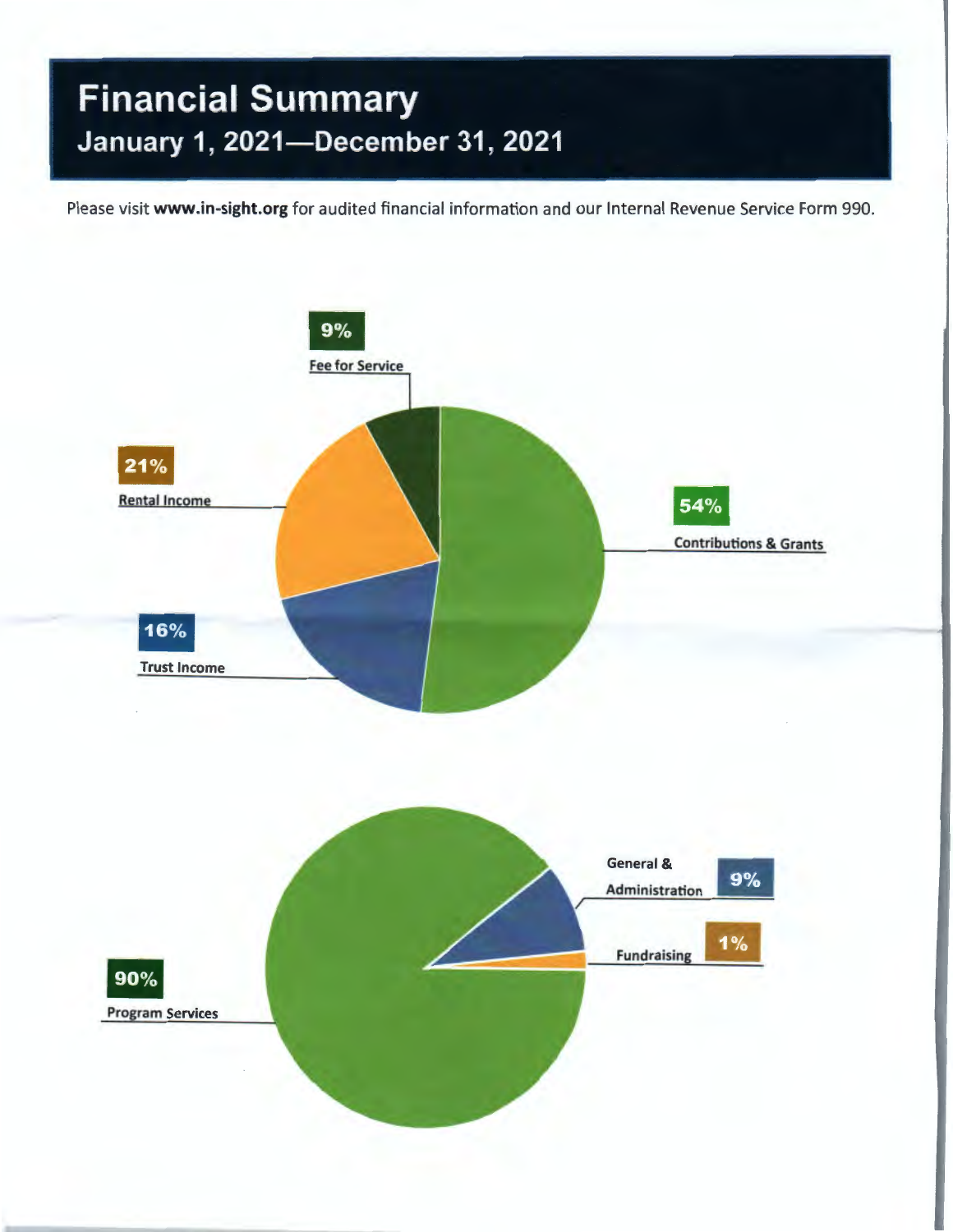## **IN-SIGHT Supporters and Friends**

We gratefully acknowledge the support of the following people and groups who invested in our agency from January 1, 2021 through December 31, 2021.

#### **Partners In Sight**

We are thankful to the following people who made monthly donations in 2021.

Mr. Christopher Butler **Ms. Lois Cuddy** Mrs. Roberta Dugan **Ms. Marilyn Eanet Mr. Richard Farias Mr. Gero Meyersiek Mrs. Pauline Proulx** Dr. Santo Riccitelli Ms. Sandra Sypek Mr. & Mrs. Paul Troxell

## **Annual Fund 2021**

Ms. Nicole Acampora Ms. Murielle Adadevoh Mrs. Rebecca Alberg Mr. Evald Albrektson Mr. John Alexyon Ms. Anne Allen Ms. Patricia Allen Ms. Terry Allen Mr. Richard Allphin Patty & Melvin Alperin Fund Mr. Robert Amalfetano Amazon Smile

Ms. Carol Anderson Ms. Barbara Andrews Mr. and Mrs. John Andrews Ms. Carie Ann Mr. Louis Antonelli Dr. Reid Appleby Mr. Leo Arsenault Ms. Fredericka Athanas Mr. and Mrs. Gerard Auclair Mrs. Elfriede Collis Mrs. Yvonne Fontaine Ms. Rosie Ayala Ms. Jane Baccari Ms. Susan Badger Dr. and Mrs. Robert Bahr Mr. Donald Bainton Ms. Virginia Bainton Mr. & Mrs. Malcolm Baxter Mr. Barry Bayon Ms. Louise Beattie Ms. Virginia Beltz Bernhardt Foundation Mr. Bernard Bieder Mudstone Studios Mrs. Jonathan Blunt Ms. Sandra Boisvert George and Rose Bolton Mr. John Bouchard Dr. Helene Bradley Josephine Brennan-Corey Ms. Edna Britto Ms. Marsha Brome Mr. Frank Bromley Ms. Patricia B. Salome Mrs. Pauline Brule Mr. and Mrs. John Buckley Burnett & Sherer LLC Mr. Christopher Butler Ms. Peggy Caldwell Ms. Josephine Capozzoli Ms. Vilma Carcieri Ms. Joanna Carlone Mrs. Jane Casey Ms. Kathleen Casey Ms. Dorothy Cervone Champlin Foundations Ms. Rita Chartier Mr. and Mrs. Walter Check Ms. Elayne Chopak Mr. and Mrs. John Christy Ms. Joan Cimini Ms. Carolyn Clark Mr. Len Clark Mrs. Nancy Clark Mr. Matthew Clarkin

Ms. Lucille Coccio Calore Ms. Cosima Fallon Ms. Dorothy Coffin Mr. Placido Femino, Sr. Ms Dede Cohen Ms. Anthony Fernandes Mr. & Mrs. Richard Cohen Ms. Marilyn Finizia Mrs. Judith Coletta Ms. Jane Fleury Ms. Patricia Collins Jack and Joan Flynn Mrs. Rita Collins FM Global Mrs. Marilyn Colvin Ms. Ann Fortin Ms. Mary Condry Ms. Barbara Frueh Ms. Phyllis Conte Ms. Lucille Gaboriault Mr. Edward Corrie Mrs. Anne Gadoury Ms. Carol Costello Mr. Christopher Gagliardi Coventry Eye Care Assoc. Ms. Beatrice Gallo Ms. JoAnn Craig Garden City Owner LLC Mrs. Helen Croke Mr. George Gardiner Mr. Ronald Crouch Edna B. Gardner Fund Mary C. Crowell Fund Mr. Mark Garrison Ms. Lois Cuddy Mr. Adelino Gaspar Ms. Angie D'Albora Ms. Judith Gates Ms. Margaret D'Alfonso Ms Cheryl Gherardini Mr. James D'Ambrosia Mr. Roland Giguere Murray & Judith Danforth Ms. Helen Giorgio Ms. Kathleen Darigan Mr. David Girard Ms. Barbara Davis Ms. Rose Girard Mrs. Danute DeCesare Mr. Edward Goff Mrs. Maria Denault Mrs. Susan Graefe Mr. and Mrs. Leo DeRouin Mrs. Corinne Grande Dr. Frank DiChiara Ms. Genevieve Grande Ms. Ann Dickson Mr and Mrs Walter Gray Mrs. Dolores Dionne John Clarke Trust Mr. Joseph DiPrete Mr. Jack Greene Ms. Holly Dirks Ms. Lisa Greenhalgh Ms. Catherine Dobish Ms. Dianna Grenga Mr. William Dodge Mr. and Mrs. James Hahn Anonymous Donor Mr. Robert Hamilton Mrs. Judith Drainville Ms. Carolyn Hardie Ms. Madalyn Drew Warren and Elizabeth Ms. Alice Duffy Haskell Fund Ms. Susan Dumont Ms. Margaret Heile Ms. Marilyn Eanet Marcia and Robert Hicks Mr. William Earnshaw Mr. David Hie Mr. & Mrs. Edgar Edwards Mr. Craig Higginbottom Ms. Judy Ellinwood Mr. Raymond Hodde Ms. Alicia Elwin Ms. Corinne Hogan Mr. Andrew Erickson Betty Holloway Trust Mr. Aubrey Every, Jr. Mrs. Doreen Holmes Ms. Molly Faerber Mr. Robert Houle Ms. Julie Fagden Cornelia Howell Fund

Ms. Irene Cloutier Mr. and Mrs. Eric Falk Mr. & Mrs. Arthur DeBlois Darius and Paula Goff Fund Ms. Louise DeGrass Mr. Raymond Gonsalves, III Ms Susan Dunn Hemingway Hamlin Family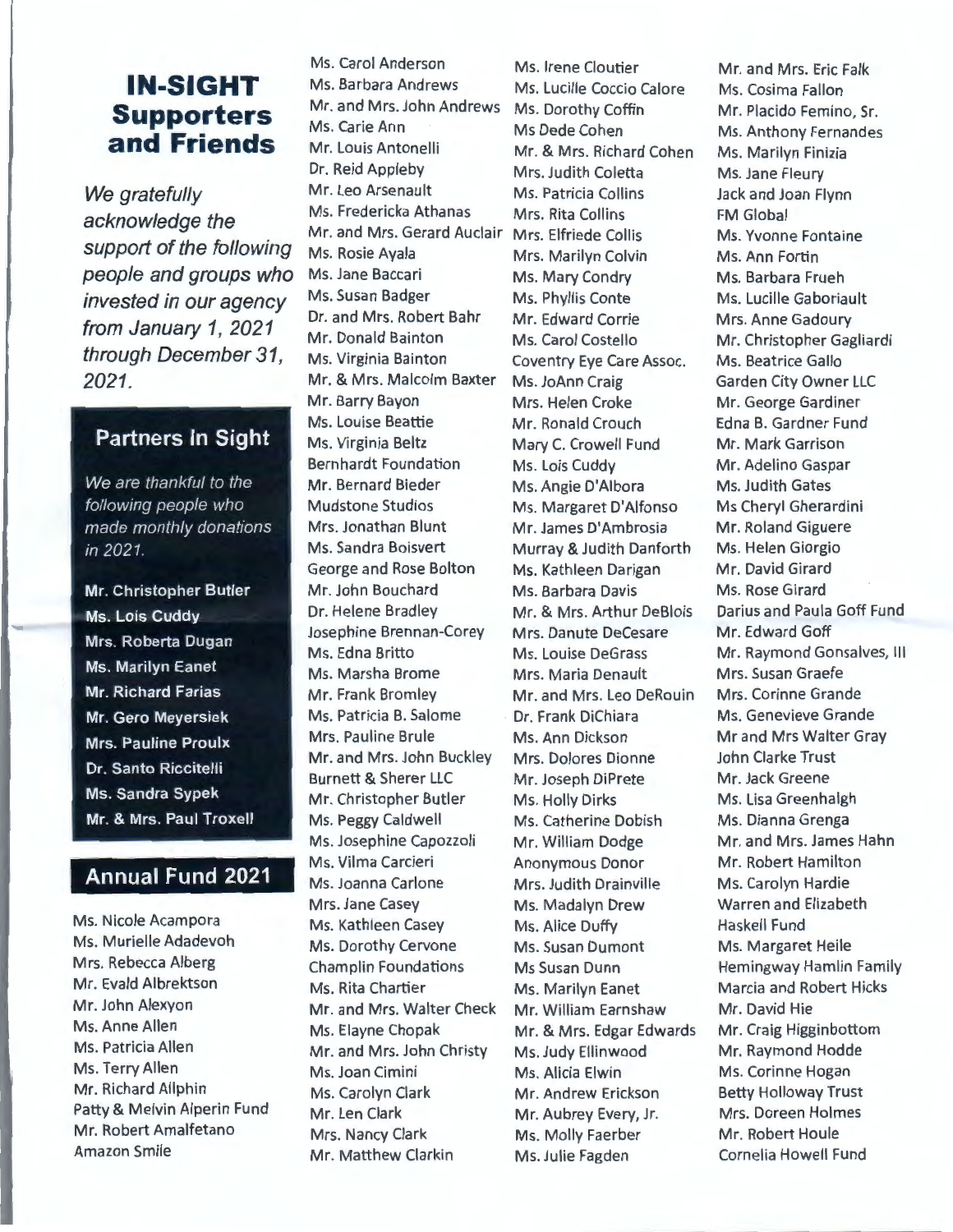Mr. and Mrs. Paul Howland Mr. Ron Marsland Ms. Kelly Potter Ms. Lillian Sparfven<br>Mrs. Ratricia Hurst Ms. Katherine Marsocci Ms. Pauline Proulx Mrs. Mona Speaker Ms. Patricia Hurst Ms. Katherine Marsocci Ms. Pauline Proulx Mrs. Mona Speaker<br>Mr. Gharles Hutchinson Ms. Tracey Martin Mr. and Mrs. Roland Proulx Mrs. Joanne Speroni-Woody Mrs. Charles Hutchinson Ms. Tracey Martin Mr. and Mrs. Roland Proulx Mrs. Joanne Speron<br>Mr. Angles Mr. Ann Masterson Mr. and Mrs. Ken Quirk Ms. Camille Spicola Mr. Eric Hutchinson Ms. Ann Masterson Mr. and Mrs. Ken Quirk Ms. Camille Spicola<br>Mr. Ken Hyne Ms. Cecilia Materia Ms. Sandra Rainone Ms. Diane St. Laurent Mr. Ken Hyne Ms. Cecilia Materia Ms. Sandra Rainone<br>Ms. Nina Ivanova Mrs. Mary Mattos Mrs. Carol Rathbun Ms. Nina Ivanova Mrs. Mary Mattos Mrs. Carol Rathbun Mr. and Mrs. Peter Stabile<br>Mr. Jackson Mr. Jackson Mr. Leslie Regenhogen Ms. Charlotte Stark Ms. Charlotte Jackson Ms. Evelyn McCann Mr. Leslie Regenbogen<br>Ms. Francine Jackson Mr. and Mrs. Gil McCrave Ms. Madeline Regine Mr. & Mrs. Barry Jagolinzer Ms. Dorothy McCulloch Ms. Arlean Reilly Ms. Susie Stimma<br>Ms. Sharen Johnson Dr. James McJuvain Rhode Island Foundation Ms. Gloria Stuart Ms. Sharon Johnson Dr James McIlwain Rhode Island Foundation Ms. Gloria Stuart Nullivan Johnston Foundation Mr. Walter McLaughlin RI Lions Sight Foundation Ms. Marilyn Sullivan<br>Ms. Edith Johnston Ms. Andrea McVety Ms. Flaine Rial Mr. William Sullivan Ms. Edith Johnston Ms. Andrea McVety Ms. Elaine Rial Mr. William Sullivan<br>Mr. Bichard Jordan Mr. Michael McWilliams Dr. Santo Riccitelli Mrs. Mary Anne Sumner Mr. Richard Jordan Mr. Michael McWilliams Dr. Santo Riccitelli Dr. Medhat Kader Ms. Laura Mecham Ms. Margaret Rieske Ms. Sandra Sypek John & Marion Kearns Mr. Steve Mecham Mr. George Robinson Mrs. Peggy Szlosek Mr. and Mrs. Thomas Kee Mr. Robert Messerlian Ms. Joyce Rodrigues Mrs. Jean Tattersall Mr. Thomas Keefe Mr. Joseph Miltimore Ms. Karen Romer Ms. Jan Terry Ms. Kathleen Kelley Minuteman Press Mr. Robert Rose Ms. Margaret Thomas<br>
Ms. Beatrice Kennedy Mr. Richard Moreau Ms. Louise Ross E Thompson Trust Ms. Beatrice Kennedy Mr. Richard Moreau Ms. Louise Ross Ms. Jennifer Kiddie Dr. and Mrs. David Morris Mr. Matthew Rounds WA Thompson Trust Ms. Susan Kinzer **Ms. Patricia Nanian** Ms. Nancy Rowell Ms. Celine T. Crepeau Ms. Joan Kiselica Mrs. Pamela Newman Mr. Bruce Saccoccio Ms. Lisa Tirocchi Ms. Hazel Kizirian Mrs. Robyn Noble Ms. Ursula Santiago Ms. Beatriz Tomaz Ms. Shakay Kizirian Ms. Mary O'Connell Ms. Elaine Santiano Mr. and Mrs. Andy Toolan Ms. Barbara Klausen Ms. Margaret O'Neill Mrs. Kelly Santilli Lily C. Tow Fund Ms. Jeanne Knowles Ms. Norma O'Neill Mr. Charles Saunders Ms. Donna Treanor Mr. and Mrs. Chester Kosak Mr. and Mrs. Robert O'Neill Ms. Jean Saylor Mrs. Evelyn Trenteseaux Ms. Bernadette Kurowski Ms. Evie Osborne Ms. Etta Scappaticci Ms. Erin Troxell Ms. Claire Labossiere Ms. Susan Pagliaro Dr. Helen Schinazi Snooker's, Inc. Mr. Steven Lacroix Mrs. Helene Palazini Ms. Helaine Schupack Ms. Arlene Tucker Mr. & Mrs. Robert Laliberte Ms. Marie Palladino Ms. Helene Schwartz Ms. Paula Turnquist Mr. Henry Lambert Mr. and Mrs. Frank Pallotta Mr. Steven Seidman Mr. and Mrs. Robert Tyler Ms. Judi Lambert Mr. David Palumbo Ms. Marilyn S. Mcconaghy United Way Mr. Guy Lasorsa Mr. Michael Paradiso Mrs. Henry Sharpe Mr. Bill Valeff Mr. Frank Laurito Mr. John Partridge Ms. Linda Shaw Mr. Glen Valeff Dr. Thomas Leddy Ms. Mary Pastina Sherlock Center Ms. Barbara Valente Mr. Danny Lee Krina & UJash Patel Mr. Edward Sherman Mr. Dennis Votto Ms. Kathy Leonard Mr. Arthur Peloquin Mr. Karl Sherry Ms. Barbara Walsh Ms. Amy Levine Ms. Carolyn Pendegraph Mr. George Shola Ms. Marcia Warden Mrs. Dorothy Licht Mr. Robert Perillo Shriners of RI Charities Trust Mr. Robert Watterson Ida Ballou Littlefield Trust Mr. Harold Perlingiero Ms. Linda Sinapi Ms. Patricia W. McGreen Mr. Roy Loiselle Mr. John Perry Ms. Deb Siraco Ms. Dianne Wilkin Ms. Donna Loughery Mr. & Mrs. Ralph Petrarca Mr. Richard Slater Ms. Vicki Winter Emilie Luiza Borda Fund Ms. Margaret Phelps Dr. and Mrs. Harrison Smiley Ms. Teresa Wishart Mr. & Mrs. Steven Lukowicz Mr. Robert Poniatowski Dr. Caldwell Smith Mr. David Woolman Mrs. Paula Lusignan Ms. Linda Pontarelli Ms. Claire Soboda Ms. Barbara Wright Mr. Jean Madden, Jr. Mr. Wil Postle Ms. Roberta Soucy Mr. and Mrs. Donald Youch Ms. Ellen Mara Arthur M. Potter Trust Mrs. Virginia Sautter Ms. Pam Young-Lietar Ms. Dorothy Marciniak Mr. Gregory Potter Ms. Delia Souza Ms. Shrirley Zier

Ms. Francine Jackson Mr. and Mrs. Gil McCrave Ms. Madeline Regine Mr. and Mrs. Lawrence Steere Ms. Christine Kirch Mr. David Neville Mrs. Nancy Ryan Mr. and Mrs. William Tilchin June R. Levy Foundation Ms. Carolyn Perez Ms. Diane Shott Washington Trust Foundation Alice Lothrop Lincoln Fund Ms. Carol Peterson Mr. James Siravo Mr. and Mrs. Arthur Williams Ms. Geraldine Maceroni Mr. and Mrs. Ralph Posner Ms. Barbara Soucy Mary Yonker Memorial Fund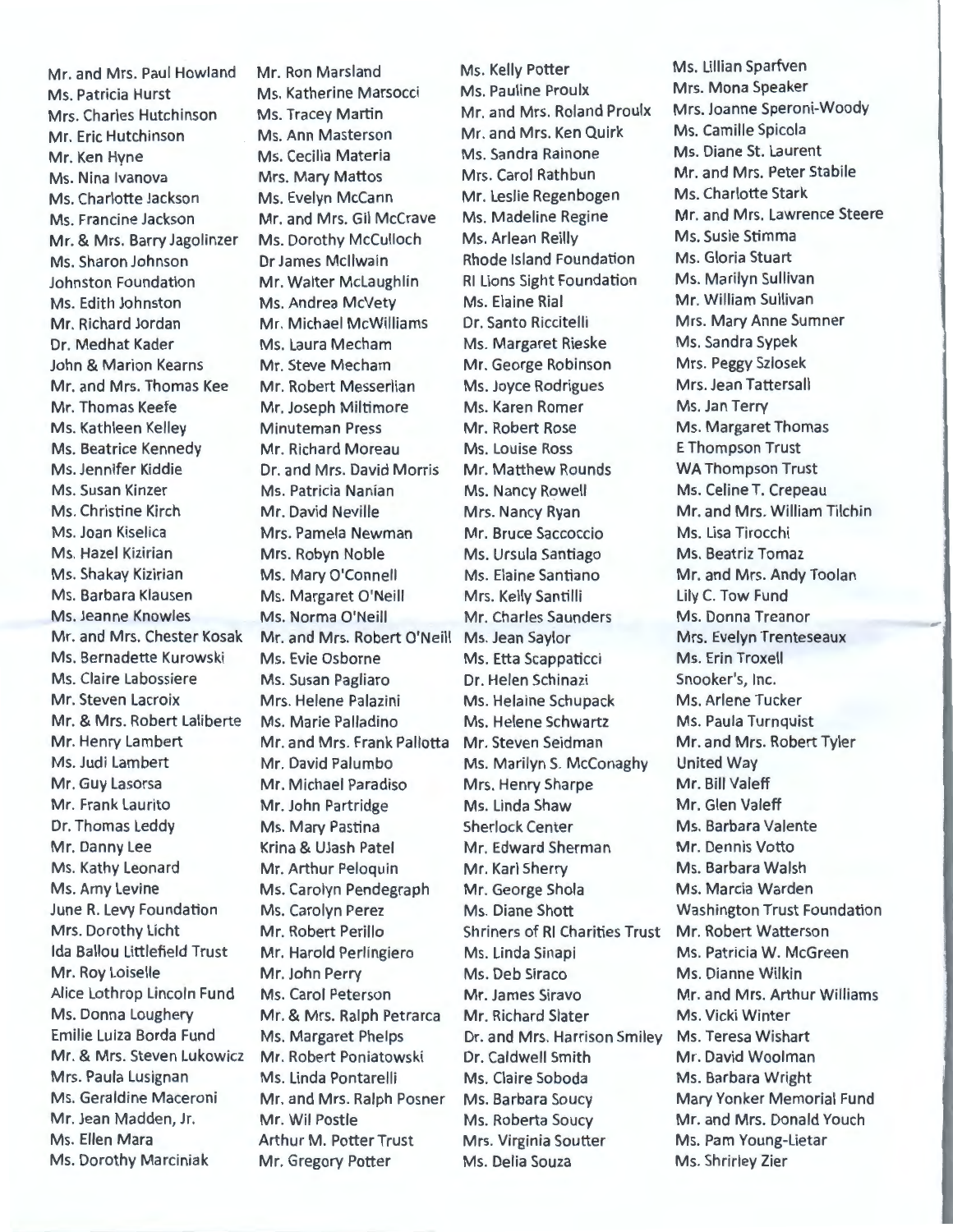#### **Gifts in Honor**

The person being honored is listed in **bold type** followed by the name(s) of the donor(s).

**Grace Audet**  Mr. Robert Houle

**Pauline Brule**  Ms. Shirley Tullson

**Dr. Joseph Boivin**  Mr. William McKenzie

**Brooke**  Ms. Steph Cabral Mr. John English Mr. Gregg Leblond

**Bernadette Dawson**  Mr. Robert Dawson, Ill Ms. Diane Finch

**Robert M. Dawson IV**  Mr. & Mrs. Douglas Dawson

**Mary Guissari**  Mr. Jeffrey Ambers Ms. Nancy Andersen

**Everett Halsall**  Ms. Kathy Thornton

**Barbara Hamil**  Ms. Edith Mandeville

**Doreen Holmes**  Ms. Sandy Agronick Ms. Joyce Avedisian Ms. Mary Baranski Mr. Grant Barker Ms. Peggy Caldwell Ms. Lucille Coccio Calore Ms. Christine DeFilippo Ms. Frances Donovan Ms. Sharon Eisman Ms. Cosima Fallon Ms. Mariana Galbis Cannon Ms. Sharon Johnson Ms. Lynn Luttge Ms. Rebecca Monti Ms. Janice Nagle Kerry Nopper Mr. Tom Oliveira Ms. Suzanne O'Neill Ms. Linda Pontarelli Mr. Stephen Raymond Ms. Jennifer Rose Mr. Michael Slade Mr. Michael Veltr

**Elizabeth Howland**  Mr. and Mrs. Paul Howland

**Fred and Lillian Humes**  Ms. Alice Duffy

**Robert Kane**  Mrs. Frances Kane

**Ryan Lukowicz**  Mr. and Mrs. John Andrews Mr. & Mrs. Steven Lukowicz Ms. Ellen Manocchia Mr. Walter Richardson

**Moira McPeak**  Mr. Wilfred McPeak

**Molle Pappas**  Mr. & Mrs. Nicolas Retsinas

**Glen Valeff**  Mr. & Mrs. Sherman Drew Ms. Barbara McNeil

#### **Gifts in Memory**

The person being remembered is listed in **bold type** followed by the

**Frank & Victoria Amalfetano**  Mr. Robert Amalfetano

**Connie & Nicky Amitrano**  Ms. Elizabeth Medeiros

**Hildegarde Anderson**  Ms. Shirley Tullson

**Evelyn Armfield**  Ms. Joan Cimini Ms. Patricia Marcotte

**William Aylesworth**  Ms. Kathleen Casey

**Donald Bainton**  Mr. and Mrs. Jim Clarke Mr. Brian Hunter Ms. Beverly Richard Ms. Doris Robert Mr. William Roland

**Manuel Barreto**  Ms. Maria Barreto

**Adele I. Bazarsky**  Mr. Brenton Bazarsky **Lorette Bergeron**  Normand & Maria Bergeron

**Penny Bobe**  Ms. Linda Cole Ms. Constance Ferland Mr. Daniel Genannt Mr. Paul Isabella Ms. Pauline Mello Ms. Keri Anne Paquin

**Anna M. Brothers**  Ms. Patricia Salome

**Mildred Buchanan**  Mr. Edward Garabedian

**Henry A. Butler**  Mrs. Jacqueline Butler

**Caterina Delli Carpini**  Ms. Michelle Gruden Ms. Kathleen Nottell

**Fred & Dorothy Charlton**  Ms. Sharon Lee Charlton

**Anthony Cipriano**  Mr. Alfred Cipriano Mr. Gerald Cordy Ms. Maria Ettinger Ms. Deborah Fletcher Ms. Ann Fortin Mr. Paul Mancini Mr. and Mrs. Jeff Monner Mr. Stephen Rice Ms. Laura Ventetuolo

**Pamela Corrow**  Dr. John Corrow

**William & Virginia Craig**  Ms. JoAnn Craig

**Anthony C. Cunha**  Ms. Patricia Cunha

**Grace R. Daley**  Mr. James Daley

**Mary A. Daly**  Ms. Mary Daly

**Virginia D'Antinio**  Ms. Jean Cotoia

**Arthur DeBlois, Jr.**  Mrs. Judith DeBlois

**Harry Derderian**  Mrs. Shirley Derderian **Esther DiChiara** 

Ms. Teresa Accardo Ms. Debra Catelli Dr. Arthur Corvese Dr. and Mrs. Paul Decesare Ms. Susan Delmonico Ms. Angela DiChiara Dr. Lawrence Ginsberg Ms. Laura Lakin Ms. Alicia Mancini Dr. and Mrs. David Mills Ms. Eva Nascenzi Mr. & Mrs. David Neumann Dr. Joseph Osmanski Ms. Anne Perlow

**Armand Dionne, Jr.**  Mrs. Dolores Dionne

**Beatrice Edwards**  Mr. & Mrs. Edgar Edwards

**Joseph Erganian**  Mr & Mrs Robert Chapman Mr. and Mrs. Mark Chitjian

**Lucille Ethier**  Ms. Murielle Adadevoh

**Louise Felder**  Mr. Julius Levine

**Thomas P. Fillipino**  Ms. Barbara Valente

**Mary Fountain**  Mrs. Mary Godin

**Anne Gadoury**  Ms. Charlene Burgner Carmen and Alex Olenic Ms. Margaret O'Neill

**Helen Garabedian**  Mr. Edward Garabedian

**Ruth Gauvin**  Mr. Raymond Gauvin

**Frances E. George**  Ms. Cathy Lockett

**Charles H. Gill, Jr.**  Mr. & Mrs. Charles Gill, Ill

**Trina Harrison**  Ms. Shirley Fallon

**Barbara Hart**  Ms. Charlotte Stark